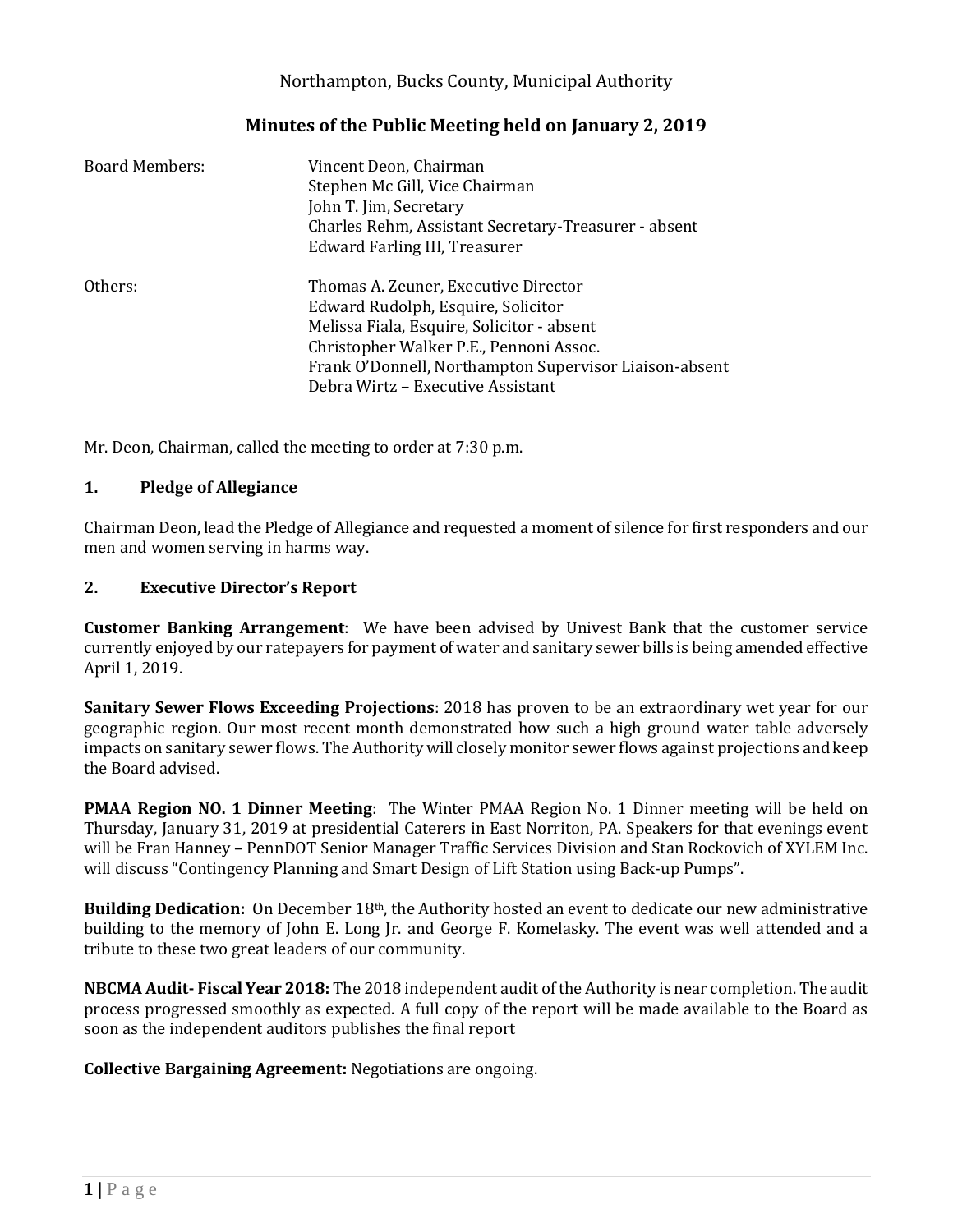#### **3. Reorganization of the Board**

Mr. Deon nominated himself to serve as the Authority's temporary Chairman for the reorganization of the Board, Mr. Farling seconded and the nomination passed with 4 ayes.

Mr. Deon nominated Mr. Farling to serve as the Authority's Chairman for the calendar year 2019, Mr. McGill seconded and with no other nominations the nomination passed with 4 ayes.

Mr. Deon nominated Mr. McGill to serve as the Authority's Vice Chairman of the calendar year 2019, Mr. McGill seconded and with no other nominations the nomination passed with 4 ayes.

Mr. Deon nominated Mr. Rehm to serve as the Authority's Treasurer for the calendar year 2019, Mr. McGill seconded and with no other nominations the nomination passed with 4 ayes.

Mr. Deon nominated Mr. Jim to serve as the Authority's Secretary for the calendar year 2019, Mr. McGill seconded and with no other nominations the nomination passed with 4 ayes.

Mr. Deon nominated himself to serve as the Authority's Asst. Secretary-Treasurer for the calendar year 2019, Mr. McGill seconded and with no other nominations the nomination passed with 4 ayes.

A motion (Farling-McGill) to appoint *Rudolph, Clarke, LLC* of Trevose PA as the Authority Solicitor for 2019 passed with 4 ayes.

A motion (Deon-McGill) to appoint *Christopher Walker, P.E., and the firm of Pennoni Associates Inc*. of Warrington PA as the Authority's Consulting Engineer for 2019 passed with 4 ayes.

A motion (Farling-Deon) to appoint *Manko, Gold, Katcher and Fox LLP* of Bala Cynwyd PA as the Authority's Environmental Special Counsel for 2019 passed with 4 ayes.

A motion (Deon-McGill) to appoint *Neil A. Morris, Esquire of Offit Kurman P.C*. of Philadelphia PA as the Authority's labor counsel for 2019 passed with 4 ayes.

A motion (Farling-McGill) to appoint the Board Members as Trustees for the administration employees' pension plan with *Principal Financial Group* for 2019 passed with 4 ayes.

A motion (Deon-Farling) to appoint the Board Members as Trustees for the *AIG/VALIC* deferred pension plan for 2019 passed with 4 ayes.

A motion (Farling-Deon) to appoint *The Brokers Network* as the Authority's Healthcare Insurance Brokers of Record for 2019 passed with 4 ayes.

A motion (Deon-McGill) to appoint *W. Bruce Beaton Co. Inc*. as the Authority's Liability Insurance Brokers of Record for 2019 passed with 4 ayes.

A motion (Deon-Farling) to appoint *Herbert, Rowland and Grubic Inc.* of Harrisburg, PA as Consultant for Special Projects for 2019 passed with 4 ayes.

A motion (Farling-McGill) to appoint Thomas A. Zeuner as the Authority's Executive Director for 2019, passed with 4 ayes.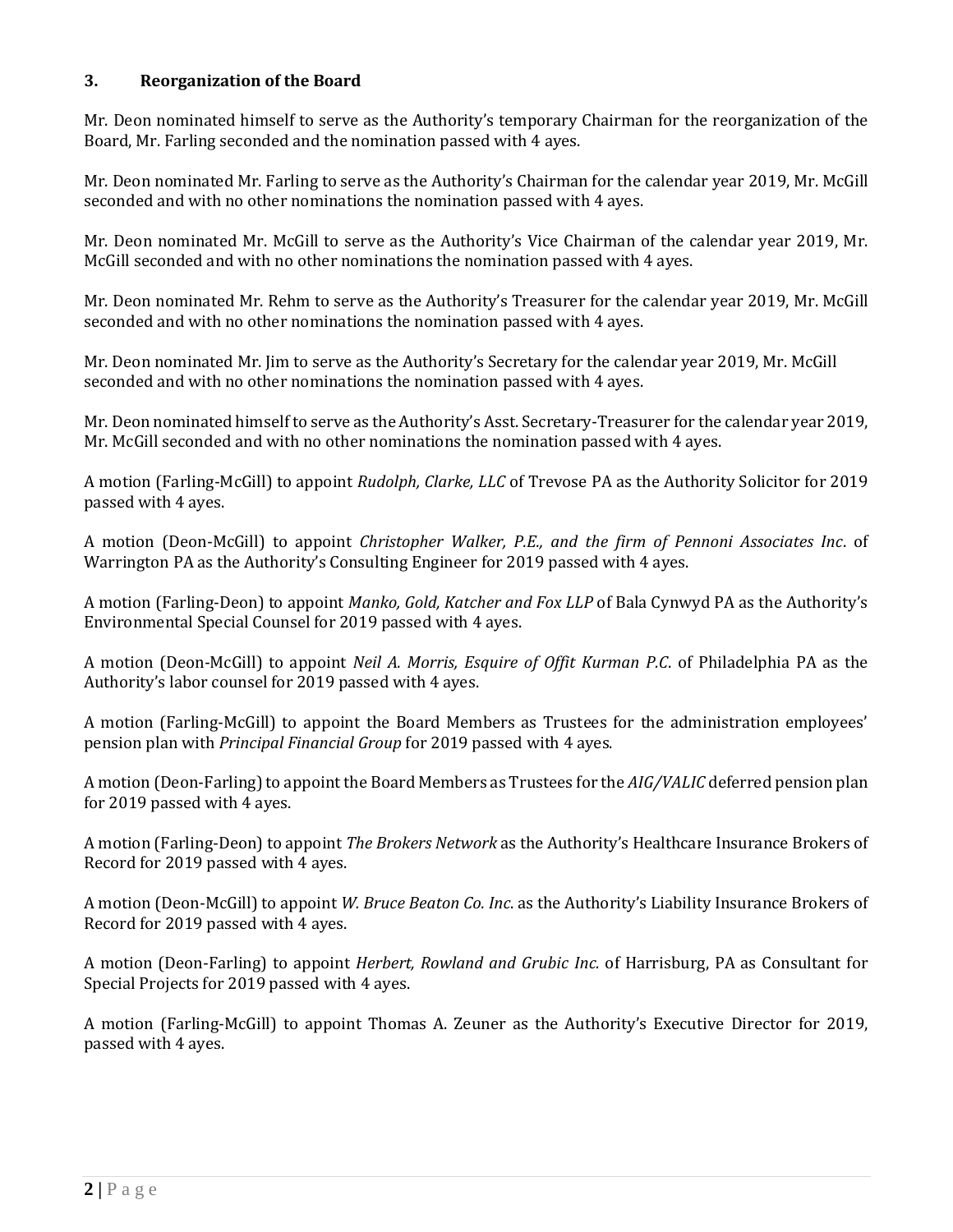### **4. Citizens' Concerns**

None

# **5. Approval of the Minutes of December 5, 2018**

Deferred to February meeting due to lack of a quorum.

# **6. Check Requisitions / Accounts Payable**

A motion (Deon-Jim) adopting the following resolutions passed 4 with ayes.

**Requisition No. 2163** dated 12/19/2018 in the amount of \$440,378.54 **Requisition No. 2164** dated 01/02/2019 in the amount of \$1,348,662.30

The major items paid under **Requisition No. 2163** are as follows: BCWSA - Water - \$170,302.60; Bee Bergvall & Co. - \$8,000.00; Block Communications - \$2,845.05; BRB Contractors - \$28,567.00; CSL Services Inc. - \$17,950.00; Delaware Valley Line X - \$1,198.00; EJ USA Inc. - \$2,217.96; Independence Blue Cross - \$10,391.10; JH Shanahan - \$9,850.00; Karl Hops Inc. - \$1,271.52; M.J. Reider Assoc. - \$1,206.00; Mobile Dredging & Video - \$33,132.50; Office Basics - \$2,446.44; PMAA - \$2,500.00; Pennoni Assoc. Inc. - \$44,797.60; Teamster Health & Welfare Fund - \$17,677.55; Univar - \$2,176.78; Norris McLaughlin - \$1,500.00; and \$75,000.00 for payroll.

The major items paid under **Requisition No. 2164** are as follows: BCWSA Sewer - \$1,085,690.26; Berkley Net Underwriters - \$3,471.00; Block Communications - \$3,405.05; Core & Main LP - \$8,697.38; Cues - \$1,483.43; First National Bank of Newtown - \$59,129.38; Guardian - \$7,733.85; Guastella Assoc. - \$5,000.00; JH Shanahan - \$8,630.00; Karl Hops Inc. - \$1,184.90; Lawco Inc. - \$2,925.00; Link Computer Corp - \$3,532.20; LookFirst Tech. - \$9,780.00; Microbac - \$1,525.00; Offit Kurman - \$1,289.50; Rick's Expert Tree Serv. - \$3,800.00; RIO Supply Inc. - \$8,871.52; Rudolph Clarke LLC - \$27,015.00; TD Card Services - \$1,759.30; Verizon - \$1,008.02; Xylem Water Solutions - \$2,940.02 and \$75,000.00 for payroll.

# **7. Resolution 2019-1215 – Destruction of Records**

A motion (Farling-Jim) made to adopt Resolution No. 2019-1215 allowing for the destruction of certain Authority records and documents in accordance with the Pennsylvania Municipal Authorities Act as amended passed with 4 ayes.

# **8. Professional Services – Hydrogeological Report**

A motion (Deon-McGill) made to authorize the Executive Director to engage the professional services of Pennoni Assoc. Inc. to prepare our annual Hydrogeological Report passed with 4 ayes.

# **9. Professional Services – Chapter 94 Report**

A motion (Deon-Jim) made to authorize the Executive Director to engage the professional services of Pennoni Associates to prepare the Authority's 2018 Chapter 94 Wasteload Annual Report as the same price as last year passed with 4 ayes.

# **10. Resolution 2018-2016 – Engagement of Professional Services – Sanitary Sewer Cost Study**

A motion (McGill-Deon) made to approve Resolution No. 2018-1216 , a *RESOLUTION OF THE NORTHAMPTON, BUCKS COUNTY, MUNICIPAL AUTHORITY AUTHORIZING THE RETENTION OF GUASTELLA ASSOCIATES, LLC, TO PERFORM A COST ALLOCATION AND RATE DESIGN STUDY OR COST OF SERVICE STUDY ON BEHALF OF BOTH NORTHAMPTON, BUCKS COUNTY, MUNICIPAL AUTHORITY AND BUCKS COUNTY WATER AND SEWER AUTHORITY AS*